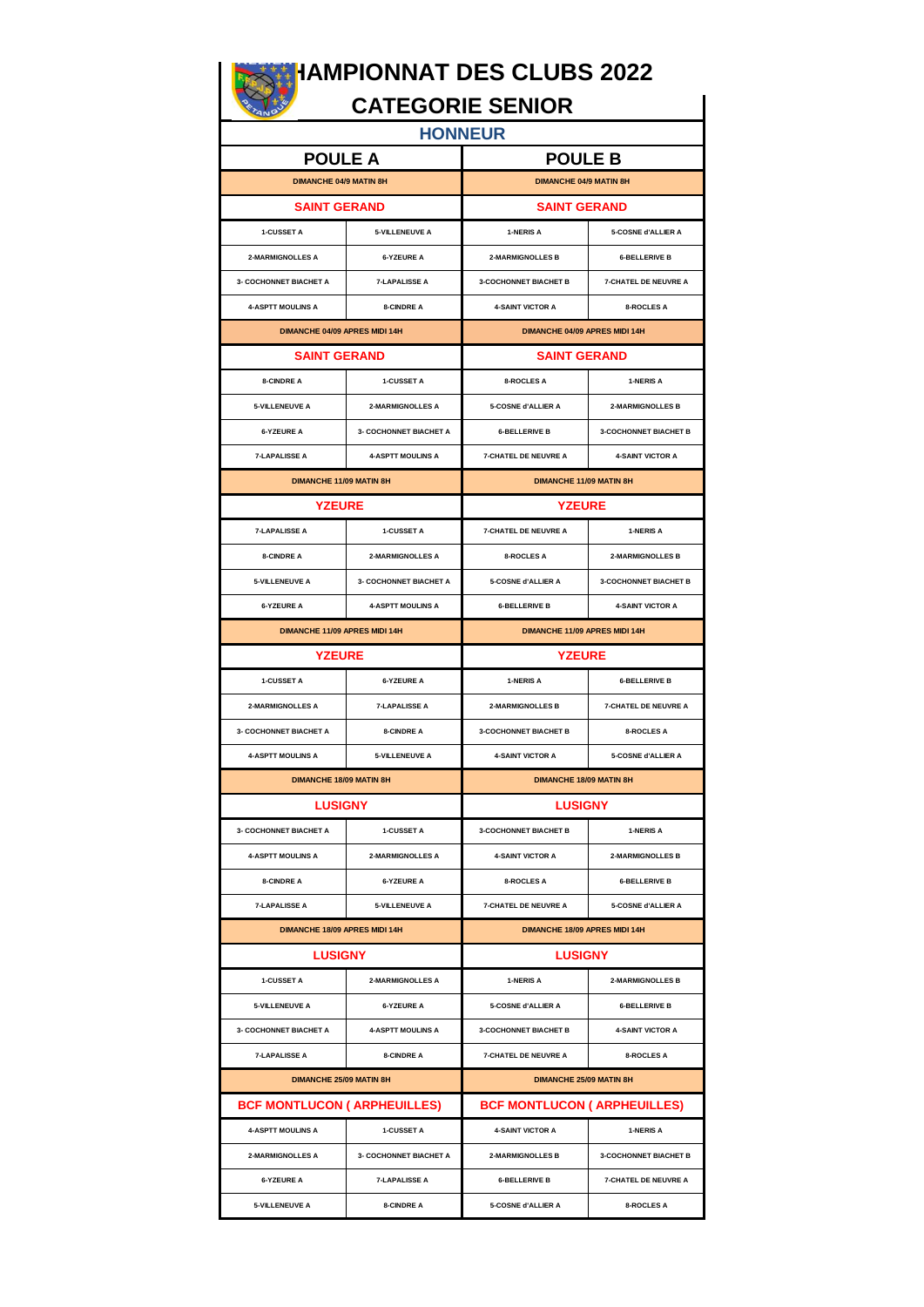

 $\overline{\phantom{a}}$ 

## **CHAMPIONNAT DES CLUBS 2022**

## **CATEGORIE SENIOR**

| <b>DIVISION 1</b>                                                |                                                           |                               |                                |                                      |                                |                               |                             |  |
|------------------------------------------------------------------|-----------------------------------------------------------|-------------------------------|--------------------------------|--------------------------------------|--------------------------------|-------------------------------|-----------------------------|--|
|                                                                  | <b>POULE A</b>                                            |                               | <b>POULE B</b>                 |                                      | <b>POULE C</b>                 | <b>POULED</b>                 |                             |  |
|                                                                  | <b>DIMANCHE 04/9 MATIN 8H</b>                             |                               | <b>DIMANCHE 04/9 MATIN 8H</b>  | <b>DIMANCHE 04/9 MATIN 8H</b>        |                                | <b>DIMANCHE 04/9 MATIN 8H</b> |                             |  |
|                                                                  | <b>MONTMARAULT</b>                                        |                               | <b>MONTMARAULT</b>             | <b>TREVOL</b>                        |                                | <b>TREVOL</b>                 |                             |  |
| <b>1-SAINT MENOUX A</b>                                          | <b>5-BOURBON A</b>                                        | <b>1-SAINT MENOUX B</b>       | 5-BAYET A                      | 1-LURCY LEVIS A                      | <b>5-CERILLY A</b>             | 1-TREVOL A                    | <b>5-MONTMARAULT A</b>      |  |
| 2-BESSAY A                                                       | <b>6-MONTCOMBROUX A</b>                                   | 2-BESSAY B                    | <b>6-BUXIERES A</b>            | 2-YZEURE B                           | <b>6-DEUX CHAISES A</b>        | 2-THIEL / ACOLIN B            | <b>6-CHATEL DE NEUVRE B</b> |  |
| <b>3-VENAS A</b>                                                 | <b>7-HAUTERIVE A</b>                                      | <b>3-COMBRAILLES A</b>        | <b>7-ESCUROLLES A</b>          | 3-VILLENEUVE B                       | <b>7-ESPINASSE A</b>           | 3-NERIS B                     | 7-CUSSET B                  |  |
| <b>4-MALICORNE A</b>                                             | 8-VARENNE / TECHE A                                       | 4-ECM A                       | 8-BRESSOLLES A                 | <b>4-COMMENTRY A</b>                 | 8-NEUVY A                      | <b>4-ESTIVAREILLES A</b>      | 8-SAINT FELIX A             |  |
|                                                                  | <b>DIMANCHE 04/09 APRES MIDI 14H</b>                      |                               | DIMANCHE 04/09 APRES MIDI 14H  | <b>DIMANCHE 04/09 APRES MIDI 14H</b> |                                | DIMANCHE 04/09 APRES MIDI 14H |                             |  |
|                                                                  | <b>MONTMARAULT</b>                                        |                               | <b>MONTMARAULT</b>             | <b>TREVOL</b>                        |                                | <b>TREVOL</b>                 |                             |  |
| 8-VARENNE / TECHE A                                              | <b>1-SAINT MENOUX A</b>                                   | 8-BRESSOLLES A                | <b>1-SAINT MENOUX B</b>        | 8-NEUVY A                            | <b>1-LURCY LEVIS A</b>         | <b>8-SAINT FELIX A</b>        | 1-TREVOL A                  |  |
| <b>5-BOURBON A</b>                                               | 2-BESSAY A                                                | 5-BAYET A                     | 2-BESSAY B                     | 5-CERILLY A                          | 2-YZEURE B                     | <b>5-MONTMARAULT A</b>        | 2-THIEL / ACOLIN B          |  |
| <b>6-MONTCOMBROUX A</b>                                          | 3-VENAS A                                                 | <b>6-BUXIERES A</b>           | <b>3-COMBRAILLES A</b>         | <b>6-DEUX CHAISES A</b>              | 3-VILLENEUVE B                 | <b>6-CHATEL DE NEUVRE B</b>   | 3-NERIS B                   |  |
| <b>7-HAUTERIVE A</b>                                             | <b>4-MALICORNE A</b>                                      | <b>7-ESCUROLLES A</b>         | 4-ECM A                        | <b>7-ESPINASSE A</b>                 | 4-COMMENTRY A                  | 7-CUSSET B                    | <b>4-ESTIVAREILLES A</b>    |  |
|                                                                  | <b>DIMANCHE 11/09 MATIN 8H</b>                            |                               | <b>DIMANCHE 11/09 MATIN 8H</b> |                                      | DIMANCHE 11/09 MATIN 8H        | DIMANCHE 11/09 MATIN 8H       |                             |  |
|                                                                  | <b>THIEL / ACOLIN</b>                                     |                               | <b>ROCLES</b>                  | <b>CERILLY</b>                       |                                | <b>CERILLY</b>                |                             |  |
| <b>7-HAUTERIVE A</b>                                             | <b>1-SAINT MENOUX A</b>                                   | <b>7-ESCUROLLES A</b>         | <b>1-SAINT MENOUX B</b>        | <b>7-ESPINASSE A</b>                 | <b>1-LURCY LEVIS A</b>         | 7-CUSSET B                    | 1-TREVOL A                  |  |
| 8-VARENNE / TECHE A                                              | 2-BESSAY A                                                | <b>8-BRESSOLLES A</b>         | 2-BESSAY B                     | 8-NEUVY A                            | 2-YZEURE B                     | <b>8-SAINT FELIX A</b>        | 2-THIEL / ACOLIN B          |  |
| <b>5-BOURBON A</b>                                               | 3-VENAS A                                                 | 5-BAYET A                     | <b>3-COMBRAILLES A</b>         | <b>5-CERILLY A</b>                   | 3-VILLENEUVE B                 | <b>5-MONTMARAULT A</b>        | 3-NERIS B                   |  |
| <b>6-MONTCOMBROUX A</b>                                          | <b>4-MALICORNE A</b>                                      | <b>6-BUXIERES A</b>           | 4-ECM A                        | <b>6-DEUX CHAISES A</b>              | <b>4-COMMENTRY A</b>           | <b>6-CHATEL DE NEUVRE B</b>   | <b>4-ESTIVAREILLES A</b>    |  |
|                                                                  | DIMANCHE 11/09 APRES MIDI 14H                             |                               | DIMANCHE 11/09 APRES MIDI 14H  |                                      | DIMANCHE 11/09 APRES MIDI 14H  | DIMANCHE 11/09 APRES MIDI 14H |                             |  |
| <b>THIEL / ACOLIN</b>                                            |                                                           | <b>ROCLES</b>                 |                                | <b>CERILLY</b>                       |                                | <b>CERILLY</b>                |                             |  |
| <b>1-SAINT MENOUX A</b>                                          | <b>6-MONTCOMBROUX A</b>                                   | <b>1-SAINT MENOUX B</b>       | <b>6-BUXIERES A</b>            | <b>1-LURCY LEVIS A</b>               | <b>6-DEUX CHAISES A</b>        | 1-TREVOL A                    | <b>6-CHATEL DE NEUVRE B</b> |  |
| 2-BESSAY A                                                       | <b>7-HAUTERIVE A</b>                                      | 2-BESSAY B                    | <b>7-ESCUROLLES A</b>          | 2-YZEURE B                           | <b>7-ESPINASSE A</b>           | 2-THIEL / ACOLIN B            | 7-CUSSET B                  |  |
| 3-VENAS A                                                        | 8-VARENNE / TECHE A                                       | <b>3-COMBRAILLES A</b>        | <b>8-BRESSOLLES A</b>          | 3-VILLENEUVE B                       | 8-NEUVY A                      | 3-NERIS B                     | <b>8-SAINT FELIX A</b>      |  |
| <b>4-MALICORNE A</b>                                             | <b>5-BOURBON A</b>                                        | 4-ECM A                       | <b>5-BAYET A</b>               | 4-COMMENTRY A                        | 5-CERILLY A                    | <b>4-ESTIVAREILLES A</b>      | <b>5-MONTMARAULT A</b>      |  |
| <b>DIMANCHE 18/09 MATIN 8H</b><br><b>DIMANCHE 18/09 MATIN 8H</b> |                                                           |                               | <b>DIMANCHE 18/09 MATIN 8H</b> |                                      | <b>DIMANCHE 18/09 MATIN 8H</b> |                               |                             |  |
|                                                                  | <b>ABREST</b>                                             |                               | <b>ABREST</b>                  | <b>BELLERIVE</b>                     |                                | <b>BELLERIVE</b>              |                             |  |
| 3-VENAS A                                                        | <b>1-SAINT MENOUX A</b>                                   | <b>3-COMBRAILLES A</b>        | <b>1-SAINT MENOUX B</b>        | 3-VILLENEUVE B                       | 1-LURCY LEVIS A                | 3-NERIS B                     | 1-TREVOL A                  |  |
| <b>4-MALICORNE A</b>                                             | 2-BESSAY A                                                | 4-ECM A                       | 2-BESSAY B                     | <b>4-COMMENTRY A</b>                 | 2-YZEURE B                     | <b>4-ESTIVAREILLES A</b>      | 2-THIEL / ACOLIN B          |  |
| 8-VARENNE / TECHE A                                              | <b>6-MONTCOMBROUX A</b>                                   | <b>8-BRESSOLLES A</b>         | <b>6-BUXIERES A</b>            | 8-NEUVY A                            | <b>6-DEUX CHAISES A</b>        | <b>8-SAINT FELIX A</b>        | <b>6-CHATEL DE NEUVRE B</b> |  |
| <b>7-HAUTERIVE A</b>                                             | <b>5-BOURBON A</b>                                        | <b>7-ESCUROLLES A</b>         | 5-BAYET A                      | <b>7-ESPINASSE A</b>                 | <b>5-CERILLY A</b>             | <b>7-CUSSET B</b>             | <b>5-MONTMARAULT A</b>      |  |
| DIMANCHE 18/09 APRES MIDI 14H                                    |                                                           | DIMANCHE 18/09 APRES MIDI 14H |                                | DIMANCHE 18/09 APRES MIDI 14H        |                                | DIMANCHE 18/09 APRES MIDI 14H |                             |  |
|                                                                  | <b>ABREST</b><br><b>ABREST</b>                            |                               |                                | <b>BELLERIVE</b>                     | <b>BELLERIVE</b>               |                               |                             |  |
| <b>1-SAINT MENOUX A</b>                                          | 2-BESSAY A                                                | <b>1-SAINT MENOUX B</b>       | 2-BESSAY B                     | 1-LURCY LEVIS A                      | 2-YZEURE B                     | 1-TREVOL A                    | 2-THIEL / ACOLIN B          |  |
| <b>5-BOURBON A</b>                                               | <b>6-MONTCOMBROUX A</b>                                   | 5-BAYET A                     | <b>6-BUXIERES A</b>            | 5-CERILLY A                          | <b>6-DEUX CHAISES A</b>        | <b>5-MONTMARAULT A</b>        | <b>6-CHATEL DE NEUVRE B</b> |  |
| 3-VENAS A                                                        | <b>4-MALICORNE A</b>                                      | <b>3-COMBRAILLES A</b>        | 4-ECM A                        | 3-VILLENEUVE B                       | 4-COMMENTRY A                  | 3-NERIS B                     | <b>4-ESTIVAREILLES A</b>    |  |
| <b>7-HAUTERIVE A</b>                                             | 8-VARENNE / TECHE A                                       | <b>7-ESCUROLLES A</b>         | 8-BRESSOLLES A                 | <b>7-ESPINASSE A</b>                 | 8-NEUVY A                      | <b>7-CUSSET B</b>             | <b>8-SAINT FELIX A</b>      |  |
|                                                                  | <b>DIMANCHE 25/09 MATIN 8H</b><br>DIMANCHE 25/09 MATIN 8H |                               | DIMANCHE 25/09 MATIN 8H        |                                      | DIMANCHE 25/09 MATIN 8H        |                               |                             |  |
|                                                                  | <b>EBREUIL</b>                                            |                               | <b>EBREUIL</b>                 | <b>NEUVY</b>                         |                                | <b>LUSIGNY</b>                |                             |  |
| <b>4-MALICORNE A</b>                                             | <b>1-SAINT MENOUX A</b>                                   | 4-ECM A                       | <b>1-SAINT MENOUX B</b>        | <b>4-COMMENTRY A</b>                 | <b>1-LURCY LEVIS A</b>         | <b>4-ESTIVAREILLES A</b>      | 1-TREVOL A                  |  |
| 2-BESSAY A                                                       | 3-VENAS A                                                 | 2-BESSAY B                    | <b>3-COMBRAILLES A</b>         | 2-YZEURE B                           | <b>3-VILLENEUVE B</b>          | 2-THIEL / ACOLIN B            | 3-NERIS B                   |  |
| <b>6-MONTCOMBROUX A</b>                                          | <b>7-HAUTERIVE A</b>                                      | <b>6-BUXIERES A</b>           | <b>7-ESCUROLLES A</b>          | <b>6-DEUX CHAISES A</b>              | <b>7-ESPINASSE A</b>           | <b>6-CHATEL DE NEUVRE B</b>   | <b>7-CUSSET B</b>           |  |
| <b>5-BOURBON A</b>                                               | 8-VARENNE / TECHE A                                       | 5-BAYET A                     | 8-BRESSOLLES A                 | 5-CERILLY A                          | 8-NEUVY A                      | <b>5-MONTMARAULT A</b>        | 8-SAINT FELIX A             |  |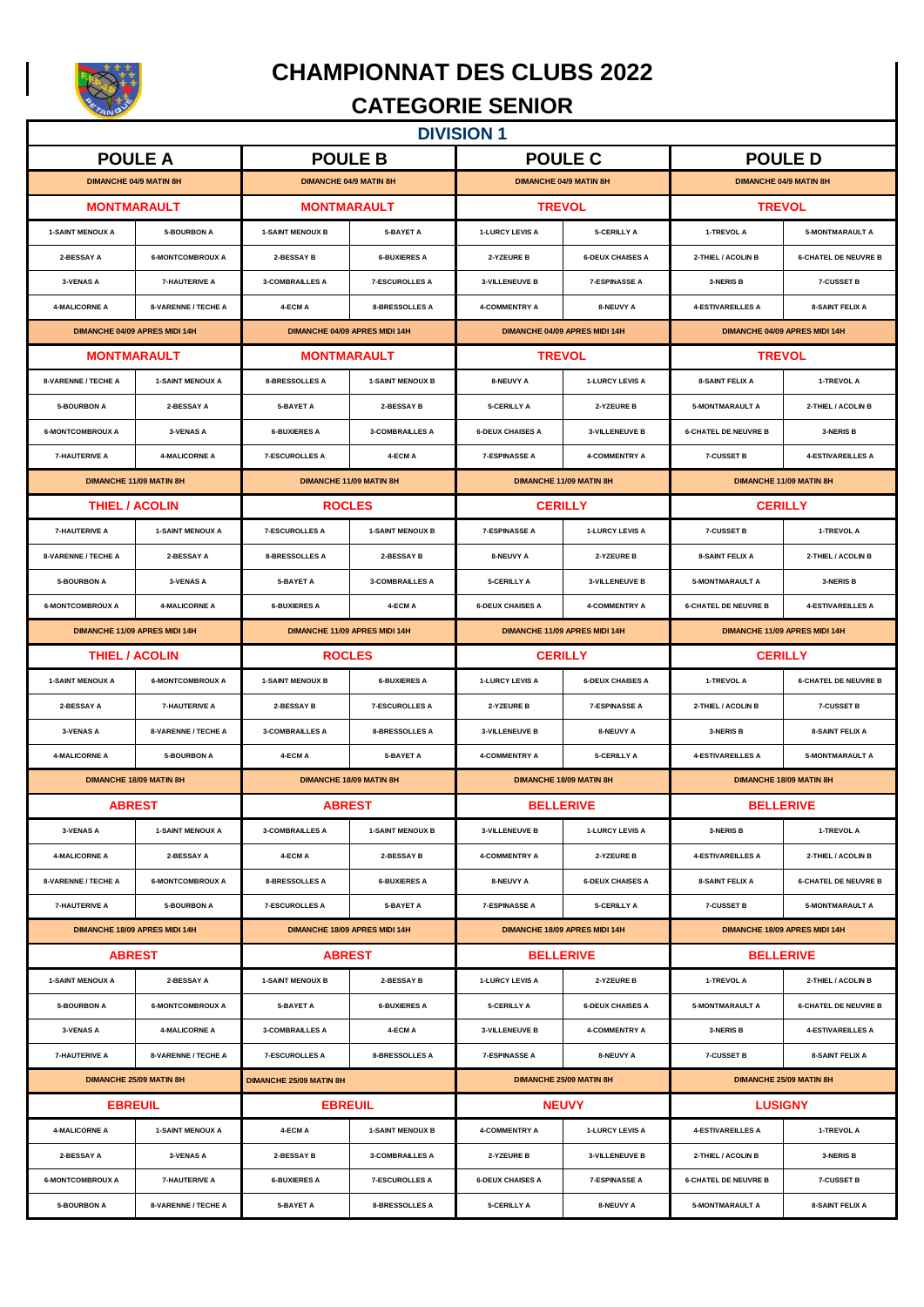

**CHAMPIONNAT DES CLUBS 2022**

#### **CATEGORIE SENIOR**

**DIVISION 2** 

| <b>POULE A</b>                 |                                    | <b>POULE B</b>                  |                                | <b>POULE C</b>                  |                             | <b>POULED</b>                   |                         |
|--------------------------------|------------------------------------|---------------------------------|--------------------------------|---------------------------------|-----------------------------|---------------------------------|-------------------------|
| <b>DIMANCHE 04/9 MATIN 8H</b>  |                                    | <b>DIMANCHE 04/9 MATIN 8H</b>   |                                | <b>DIMANCHE 04/9 MATIN 8H</b>   |                             | <b>DIMANCHE 04/9 MATIN 8H</b>   |                         |
| <b>ASPTT MOULINS</b>           |                                    | <b>ASPTT MOULINS</b>            |                                | <b>MONTCOMBROUX</b>             |                             | <b>MONTCOMBROUX</b>             |                         |
| 1-BEAULON A                    | <b>5-BUXIERES B</b>                | 1-TREVOL B                      | <b>5-MONTMARAULT B</b>         | <b>1-GARNAT ST MARTIN A</b>     | <b>5-TREBAN A</b>           | 1-MERCY A                       | 5-EBREUIL A             |
| 2-SALIGNY PIERREFITE A         | <b>6-SERVILLY A</b>                | 2-SAINT MENOUX C                | <b>6-ABREST A</b>              | <b>2-ASPTT MOULINS B</b>        | <b>6-LE COLOMBIER A</b>     | 2-YZEURE C                      | <b>6-LE COLOMBIER B</b> |
| 3-VALLON A                     | <b>7-SAINT GERAND B</b>            | <b>3-COMBRAILLES B</b>          | <b>7-LAPALISSE B</b>           | <b>3-MALICORNE B</b>            | <b>7-US CHARMES A</b>       | 3-BELLERIVE C                   | 7-CINDRE B              |
| <b>4-DEUX CHAISES B</b>        | 8-BUSSET A                         | <b>4-CRESSANGES A</b>           | <b>8-SAINT GERAND C</b>        | <b>4-LE MONTET A</b>            | 8- VARENNE / TECHE B        | <b>4-TRONGET A</b>              | <b>8-SAINT FELIX B</b>  |
| DIMANCHE 04/09 APRES MIDI 14H  |                                    | DIMANCHE 04/09 APRES MIDI 14H   |                                | DIMANCHE 04/09 APRES MIDI 14H   |                             | DIMANCHE 04/09 APRES MIDI 14H   |                         |
| <b>ASPTT MOULINS</b>           |                                    | <b>ASPTT MOULINS</b>            |                                | <b>MONTCOMBROUX</b>             |                             | <b>MONTCOMBROUX</b>             |                         |
| 8-BUSSET A                     | 1-BEAULON A                        | <b>8-SAINT GERAND C</b>         | 1-TREVOL B                     | 8- VARENNE / TECHE B            | <b>1-GARNAT ST MARTIN A</b> | <b>8-SAINT FELIX B</b>          | 1-MERCY A               |
| <b>5-BUXIERES B</b>            | 2-SALIGNY PIERREFITE A             | <b>5-MONTMARAULT B</b>          | 2-SAINT MENOUX C               | 5-TREBAN A                      | <b>2-ASPTT MOULINS B</b>    | 5-EBREUIL A                     | 2-YZEURE C              |
| <b>6-SERVILLY A</b>            | <b>3-VALLON A</b>                  | <b>6-ABREST A</b>               | <b>3-COMBRAILLES B</b>         | <b>6-LE COLOMBIER A</b>         | <b>3-MALICORNE B</b>        | <b>6-LE COLOMBIER B</b>         | 3-BELLERIVE C           |
| <b>7-SAINT GERAND B</b>        | <b>4-DEUX CHAISES B</b>            | <b>7-LAPALISSE B</b>            | <b>4-CRESSANGES A</b>          | <b>7-US CHARMES A</b>           | <b>4-LE MONTET A</b>        | <b>7-CINDRE B</b>               | 4-TRONGET A             |
| DIMANCHE 11/09 MATIN 8H        |                                    | DIMANCHE 11/09 MATIN 8H         |                                | DIMANCHE 11/09 MATIN 8H         |                             | DIMANCHE 11/09 MATIN 8H         |                         |
| <b>BCF MONTLUCON (DOMERAT)</b> |                                    | <b>BCF MONTLUCON ( DOMERAT)</b> |                                | <b>BCF MONTLUCON ( DOMERAT)</b> |                             | <b>BCF MONTLUCON ( DOMERAT)</b> |                         |
| <b>7-SAINT GERAND B</b>        | 1-BEAULON A                        | <b>7-LAPALISSE B</b>            | 1-TREVOL B                     | <b>7-US CHARMES A</b>           | <b>1-GARNAT ST MARTIN A</b> | <b>7-CINDRE B</b>               | 1-MERCY A               |
| 8-BUSSET A                     | 2-SALIGNY PIERREFITE A             | <b>8-SAINT GERAND C</b>         | 2-SAINT MENOUX C               | 8- VARENNE / TECHE B            | <b>2-ASPTT MOULINS B</b>    | <b>8-SAINT FELIX B</b>          | 2-YZEURE C              |
| <b>5-BUXIERES B</b>            | <b>3-VALLON A</b>                  | <b>5-MONTMARAULT B</b>          | <b>3-COMBRAILLES B</b>         | 5-TREBAN A                      | <b>3-MALICORNE B</b>        | 5-EBREUIL A                     | 3-BELLERIVE C           |
| <b>6-SERVILLY A</b>            | <b>4-DEUX CHAISES B</b>            | <b>6-ABREST A</b>               | <b>4-CRESSANGES A</b>          | <b>6-LE COLOMBIER A</b>         | <b>4-LE MONTET A</b>        | <b>6-LE COLOMBIER B</b>         | <b>4-TRONGET A</b>      |
| DIMANCHE 11/09 APRES MIDI 14H  |                                    |                                 | DIMANCHE 11/09 APRES MIDI 14H  | DIMANCHE 11/09 APRES MIDI 14H   |                             | DIMANCHE 11/09 APRES MIDI 14H   |                         |
| <b>BCF MONTLUCON (DOMERAT)</b> |                                    |                                 | <b>BCF MONTLUCON (DOMERAT)</b> | <b>BCF MONTLUCON (DOMERAT)</b>  |                             | <b>BCF MONTLUCON (DOMERAT)</b>  |                         |
| <b>1-BEAULON A</b>             | <b>6-SERVILLY A</b>                | 1-TREVOL B                      | <b>6-ABREST A</b>              | <b>1-GARNAT ST MARTIN A</b>     | <b>6-LE COLOMBIER A</b>     | 1-MERCY A                       | <b>6-LE COLOMBIER B</b> |
| 2-SALIGNY PIERREFITE A         | <b>7-SAINT GERAND B</b>            | 2-SAINT MENOUX C                | <b>7-LAPALISSE B</b>           | <b>2-ASPTT MOULINS B</b>        | <b>7-US CHARMES A</b>       | 2-YZEURE C                      | 7-CINDRE B              |
| 3-VALLON A                     | 8-BUSSET A                         | <b>3-COMBRAILLES B</b>          | <b>8-SAINT GERAND C</b>        | <b>3-MALICORNE B</b>            | 8- VARENNE / TECHE B        | 3-BELLERIVE C                   | <b>8-SAINT FELIX B</b>  |
| <b>4-DEUX CHAISES B</b>        | <b>5-BUXIERES B</b>                | <b>4-CRESSANGES A</b>           | <b>5-MONTMARAULT B</b>         | <b>4-LE MONTET A</b>            | <b>5-TREBAN A</b>           | <b>4-TRONGET A</b>              | 5-EBREUIL A             |
| <b>DIMANCHE 18/09 MATIN 8H</b> |                                    |                                 | DIMANCHE 18/09 MATIN 8H        | <b>DIMANCHE 18/09 MATIN 8H</b>  |                             | <b>DIMANCHE 18/09 MATIN 8H</b>  |                         |
| <b>BEAULON</b>                 |                                    |                                 | <b>BEAULON</b>                 | <b>TREVOL</b>                   |                             | <b>ROCLES</b>                   |                         |
| 3-VALLON A                     | <b>1-BEAULON A</b>                 | <b>3-COMBRAILLES B</b>          | 1-TREVOL B                     | <b>3-MALICORNE B</b>            | <b>1-GARNAT ST MARTIN A</b> | 3-BELLERIVE C                   | 1-MERCY A               |
| <b>4-DEUX CHAISES B</b>        | 2-SALIGNY PIERREFITE A             | <b>4-CRESSANGES A</b>           | 2-SAINT MENOUX C               | <b>4-LE MONTET A</b>            | <b>2-ASPTT MOULINS B</b>    | <b>4-TRONGET A</b>              | 2-YZEURE C              |
| <b>8-BUSSET A</b>              | <b>6-SERVILLY A</b>                | 8-SAINT GERAND C                | <b>6-ABREST A</b>              | 8- VARENNE / TECHE B            | <b>6-LE COLOMBIER A</b>     | <b>8-SAINT FELIX B</b>          | <b>6-LE COLOMBIER B</b> |
| <b>7-SAINT GERAND B</b>        | <b>5-BUXIERES B</b>                | <b>7-LAPALISSE B</b>            | <b>5-MONTMARAULT B</b>         | <b>7-US CHARMES A</b>           | <b>5-TREBAN A</b>           | 7-CINDRE B                      | 5-EBREUIL A             |
| DIMANCHE 18/09 APRES MIDI 14H  |                                    |                                 | DIMANCHE 18/09 APRES MIDI 14H  | DIMANCHE 18/09 APRES MIDI 14H   |                             | DIMANCHE 18/09 APRES MIDI 14H   |                         |
| <b>BEAULON</b>                 |                                    |                                 | <b>BEAULON</b>                 | <b>TREVOL</b>                   |                             | <b>ROCLES</b>                   |                         |
| 1-BEAULON A                    | 2-SALIGNY PIERREFITE A             | 1-TREVOL B                      | 2-SAINT MENOUX C               | <b>1-GARNAT ST MARTIN A</b>     | <b>2-ASPTT MOULINS B</b>    | 1-MERCY A                       | 2-YZEURE C              |
| <b>5-BUXIERES B</b>            | <b>6-SERVILLY A</b>                | <b>5-MONTMARAULT B</b>          | <b>6-ABREST A</b>              | <b>5-TREBAN A</b>               | <b>6-LE COLOMBIER A</b>     | 5-EBREUIL A                     | <b>6-LE COLOMBIER B</b> |
| 3-VALLON A                     | <b>4-DEUX CHAISES B</b>            | <b>3-COMBRAILLES B</b>          | <b>4-CRESSANGES A</b>          | <b>3-MALICORNE B</b>            | <b>4-LE MONTET A</b>        | 3-BELLERIVE C                   | 4-TRONGET A             |
| <b>7-SAINT GERAND B</b>        | 8-BUSSET A                         | <b>7-LAPALISSE B</b>            | <b>8-SAINT GERAND C</b>        | <b>7-US CHARMES A</b>           | 8- VARENNE / TECHE B        | <b>7-CINDRE B</b>               | <b>8-SAINT FELIX B</b>  |
| DIMANCHE 25/09 MATIN 8H        |                                    | DIMANCHE 25/09 MATIN 8H         |                                | DIMANCHE 25/09 MATIN 8H         |                             | DIMANCHE 25/09 MATIN 8H         |                         |
|                                | <b>LUSIGNY</b><br><b>LAPALISSE</b> |                                 |                                | <b>CHARMES</b>                  |                             |                                 | <b>LE COLOMBIER</b>     |
| <b>4-DEUX CHAISES B</b>        | 1-BEAULON A                        | <b>4-CRESSANGES A</b>           | 1-TREVOL B                     | <b>4-LE MONTET A</b>            | <b>1-GARNAT ST MARTIN A</b> | <b>4-TRONGET A</b>              | 1-MERCY A               |
| 2-SALIGNY PIERREFITE A         | <b>3-VALLON A</b>                  | <b>2-SAINT MENOUX C</b>         | <b>3-COMBRAILLES B</b>         | <b>2-ASPTT MOULINS B</b>        | <b>3-MALICORNE B</b>        | 2-YZEURE C                      | 3-BELLERIVE C           |
| <b>6-SERVILLY A</b>            | <b>7-SAINT GERAND B</b>            | <b>6-ABREST A</b>               | <b>7-LAPALISSE B</b>           | <b>6-LE COLOMBIER A</b>         | <b>7-US CHARMES A</b>       | <b>6-LE COLOMBIER B</b>         | 7-CINDRE B              |
| <b>5-BUXIERES B</b>            | 8-BUSSET A                         | <b>5-MONTMARAULT B</b>          | <b>8-SAINT GERAND C</b>        | 5-TREBAN A                      | 8- VARENNE / TECHE B        | 5-EBREUIL A                     | <b>8-SAINT FELIX B</b>  |